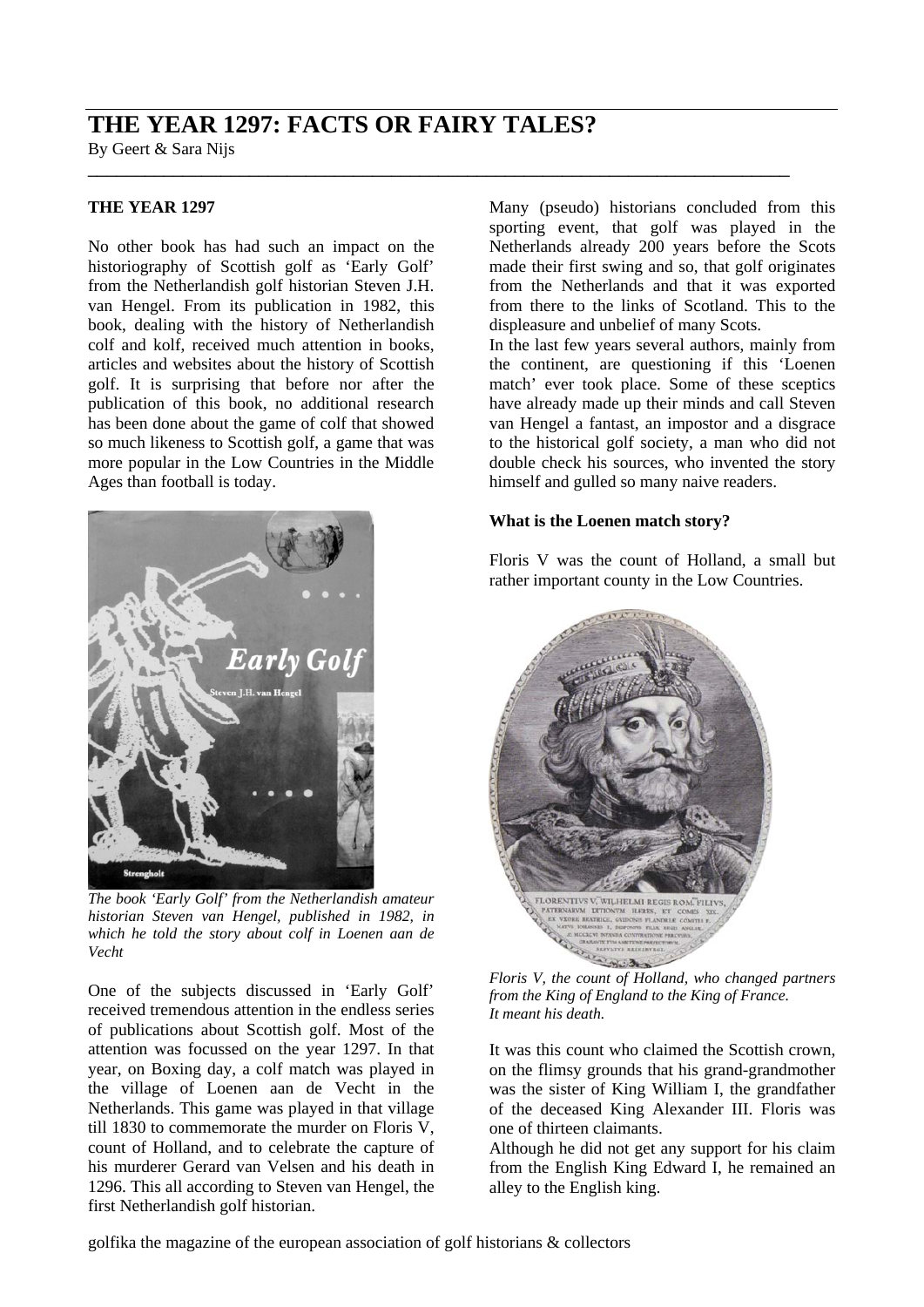When for political reasons King Edward moved the total wool trade from Holland to Flanders in order to gain support from the Flemish count against France, Floris, in his anger, switched sides to France. Because Edward did not want to have disloyal 'neighbours', he conspired to eliminate the count. A nobleman called Gerard van Velsen killed Floris in December 1296. He in turn was killed by an angry peasant mob when his castle in Loenen aan de Vecht to which he had fled, was captured. Legend has it that Gerard was put in a 'spiky' barrel and rolled through the streets of Loenen till death. It is said that the routing of the colf match followed the routing of the barrel.

To commemorate the death of Floris and to celebrate the capture and death of the murderer, people started to play a colf match the following year and continued to do so every year till 1830, when the castle was demolished.



*Floris V was killed in December 1296 by Gerard van Velsen, probably at the instigation of Kind Edward I – Drawing by Johannes Jurres, 1911* 

### **Early Golf**

Already in 1972, Steven van Hengel wrote about the 'Loenen match' in the Netherlandish magazine 'GOLF'. Because it was written in Netherlandish, it did not attract much attention in the Anglo-Saxon golf world.

In 1982, he told in his 'Early Golf', written in English, that in 1297 two teams of four players struck in turn a wooden ball with a wooden stick towards several consecutive targets.

The first 'hole' commenced at the Courthouse in Loenen and ran to the kitchen door of Kronenburg castle. The winners of this first hole (or better: door) received a barrel of beer, while the spectators were showered with apples. The second hole went to the door of a mill, followed by a hole to the front door of the castle 'Huis te Velde', where again the winners received a barrel of beer and the spectators could pick up some more apples. The last hole went back to the Courthouse door and was followed by a big party in the tavern.

In 1997, when the  $700<sup>th</sup>$  anniversary of the Loenen match was celebrated, nobody expressed in the open any doubts about the truthfulness of the story.

But in the 2002 December issue of the Netherlandish golf magazine 'GOLFjournaal', the first article appeared about the truthfulness of the Loenen story. This article was written by the golf historian Ayolt J. Brongers. He wrote: "Van Hengel was not a historian, he was a very enthusiastic man. Perhaps in his hyper enthusiasm he handled the Loenen story to unquestioning."

Michael Flannery, the co-author of 'Golf through the Ages', expressed his anger about the, in his opinion, inaccuracy of the Loenen story: "Van Hengel made up the whole story. The bibliographical support he offers in his book did not exist. Gullible readers around the world who never took the time to verify the sources, I too, swallowed his history of the origins of golf. I was shocked and furious when I discovered that it was fiction. Golfers, writers and historians were hoodwinked by Van Hengel."

Dr. Heiner Gillmeister, linguist and sports historian characterises the Loenen story as: "Absolute nonsense, there is not one written piece of evidence. It is an anecdote, an oral tradition."

Renée Vink, an historical oriented author of detectives, is of the opinion that the Loenen story "is fiction, a  $19<sup>th</sup>$  century addition to history, but historical myths are often more beautiful than the truth."

### **The origin of the story**

The Loenen golf match was certainly not invented by Steven van Hengel and he never used that story to claim that Scottish golf was of Netherlandish origin; the golfers did, the writers did, the historians did. He just told the story that colf (and not golf) was already played in 1297. Van Hengel found the story in a book called 'De Volksvermaken' (Public entertainment), written by Jan ter Gouw in 1870, long before Steven van Hengel was even born. Van Hengel mentioned his source openly in the bibliography of his book 'Early Golf'.

A reprint of the book of Ter Gouw can be found in every public library in the Netherlands. The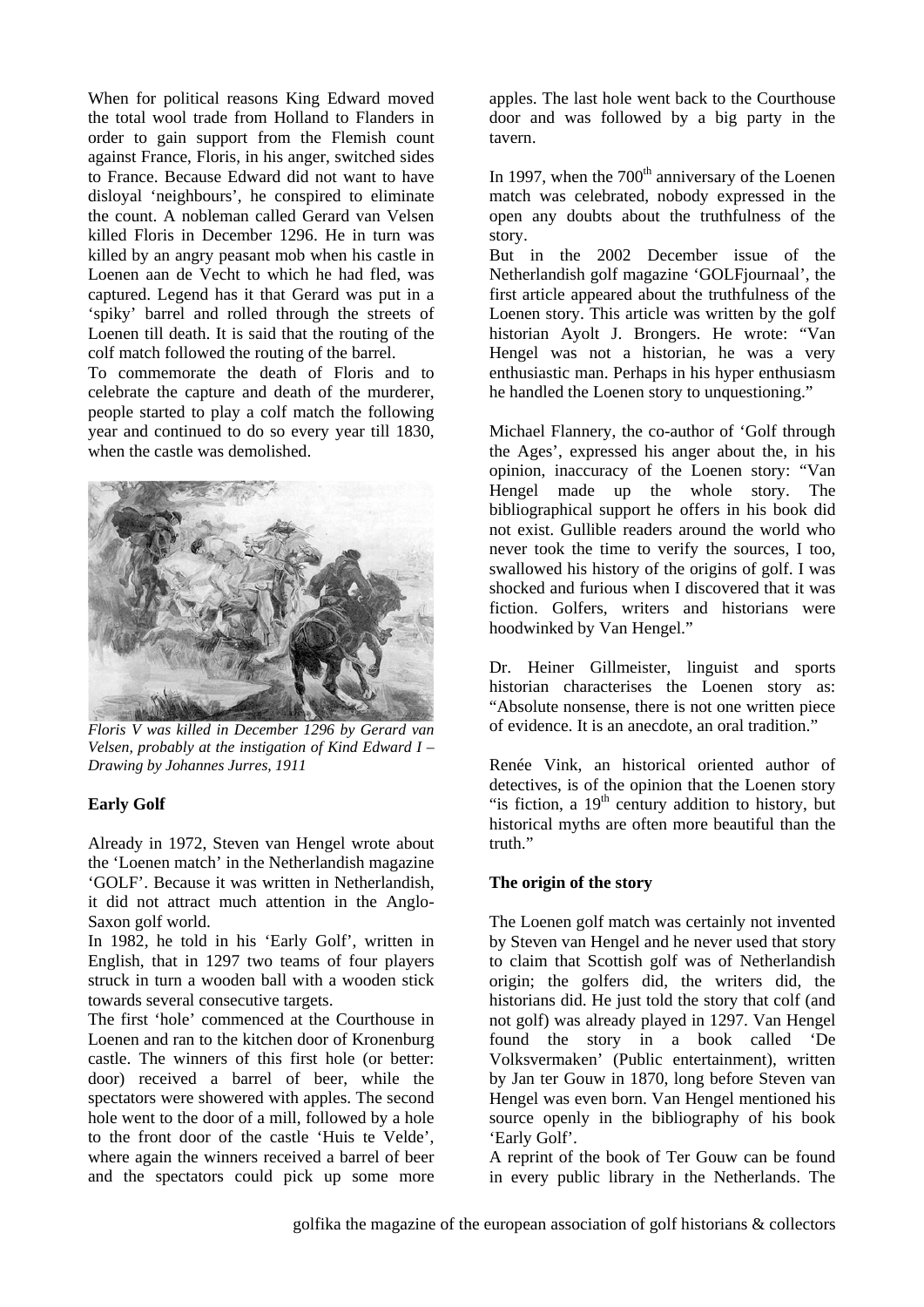Loenen story does not need to be a secret for anybody who can read Netherlandish.

In 'De Volksvermaken', Jan ter Gouw stated clearly that he found this story in the magazine 'Nieuwe bijdragen ter bevordering van het Onderwijs en de Opvoeding' (New contributions for the promotion of education and upbringing) of March 1870, a much respected periodical from the Ministry of Education.

In this issue, a certain Hendrik Breuninghoff who was a headmaster at that time, mentioned that when he was an assistant teacher in 1836, he heard about the 'spiky barrel' which he judged as being unlikely, but he described the golf match on Boxing Day and mentioned that the match was played till 1830.



*The book 'De Volksvermaken', written by Jan ter Gouw in 1870, in which Steven van Hengel found the story about colf in 1297* 

So, Jan ter Gouw was not the original source. So far it was Hendrik Breuninghoff. But where did he find the story? Or perhaps did he made up the story himself? No documents have been found or have been looked up to support the idea of the Loenen story. If Breuninghoff invented the story, one should wonder where he did find the information about how the game was played: with wooden balls and clubs, with targets, series of holes, etc. Colf was not played for more than 150 years. Over the centuries, historians have never shown any interest in the history of 'unprofitable' games, even when they were very popular at that time. The question remains: why did he invent

such a story or where did he find the original story?

Breuninghoff has a rival. There are unconfirmed stories, that the Loenen colf match was composed by Jacob van Lennep (1802-1868), a lawyer, politician and 'romantic' author. It is also said, that not Van Lennep, but a university friend, perhaps Dirk van Hogendorp, wrote the story. Here again you could wonder where they found the specific information or why they invented such a story. The original story from Jacob van Lennep or Dirk van Hogendorp has not been found or has never been looked up.



 *Jacop van Lennep was a 'romantic' author who wrote several novels with a historic background – Portrayed by A.J. Ehnle/P. Blommers* 

#### **Conclusion**

Steven van Hengel was not an impostor, although he did not double check his information sources. In the world of (amateur) historians this it not uncommon. He who is without sin, throw the first stone.

Van Hengel did not invent the story. What he did, was dressing up a wonderful story he found.

The observation that the name Boxing Day or 2<sup>nd</sup> Christmas day came only in use in the  $19<sup>th</sup>$ century, is not relevant. Christmas day was a day of festive prayer and entertainment could be held the day after.

Also the improper inclusion of the 'spiky barrel' is not relevant to the colf match. One should consider that as a poetic licence, dressing up the story.

As long as the original story has not been found or looked up, if it exists at all, we better include the Loenen colf match in the list of 'legend has it'

… that Mary Queen of Scots played golf and pall mall on the grounds of Seton Palace in 1567;